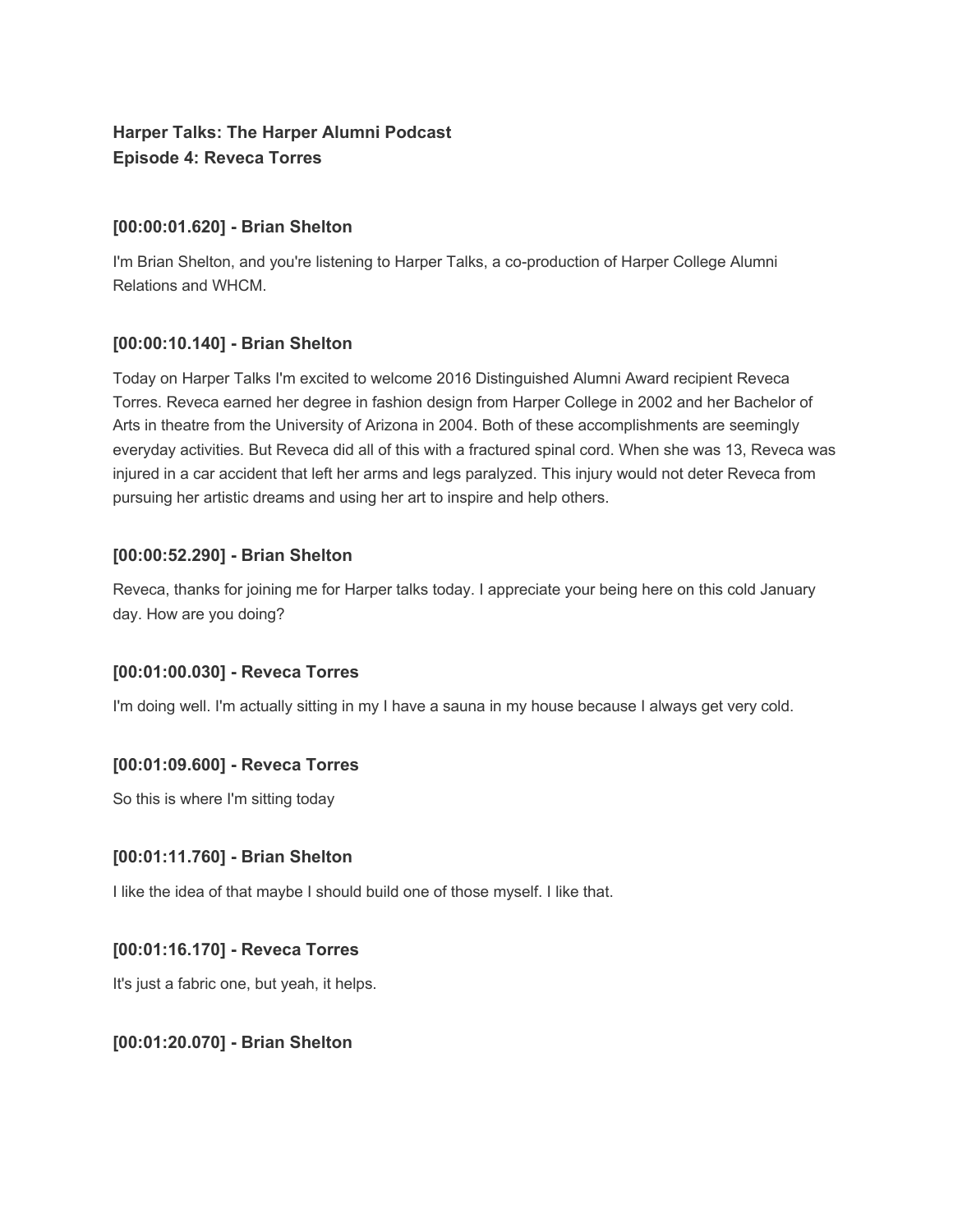That's great. So I just want to start with with the obvious and get here at the beginning, you were injured in a car accident when you were 13 years old in Mexico, I understand. And I'm just curious what memory stands out the most for you from that time.

## **[00:01:42.920] - Reveca Torres**

Well, it was a foggy time, actually, you know, but my injury was in Mexico and then having to travel back to the states and getting back to the states to receive medical care. And the rest of my family was also injured, too. So everyone was kind of in different places. But, you know, it was a lot of community support, really.

## **[00:02:09.500] - Reveca Torres**

We had you know, what really stands out to me is just like the people that were there and that helped our family get through it and sort of, you know, get back to life after the injury.

### **[00:02:22.010] - Brian Shelton**

Yeah, that had to be a pretty difficult time. And you were 13? Yeah,

### **[00:02:25.160] - Reveca Torres**

I was 13. Yes.

### **[00:02:26.630] - Brian Shelton**

A very interesting developmental time for a person to go through something like that

### **[00:02:31.410] - Reveca Torres**

It was right before..... Just a couple of months before starting high school. So that in itself is a scary time. And then having to figure that out, as you know, after paralysis was was even scarier, I think.

### **[00:02:46.850] - Brian Shelton**

So that's played a big role in your life and your career and in your art. And I know that your dream was to pursue a career in fashion. And I'm curious how you decided to come to Harper College to pursue that goal.

### **[00:02:59.510] - Reveca Torres**

Well, I went to Palatine High School and there was a teacher there that that was in the Home EC Department. She encouraged me to she was the one that helped me figure out that I could actually sell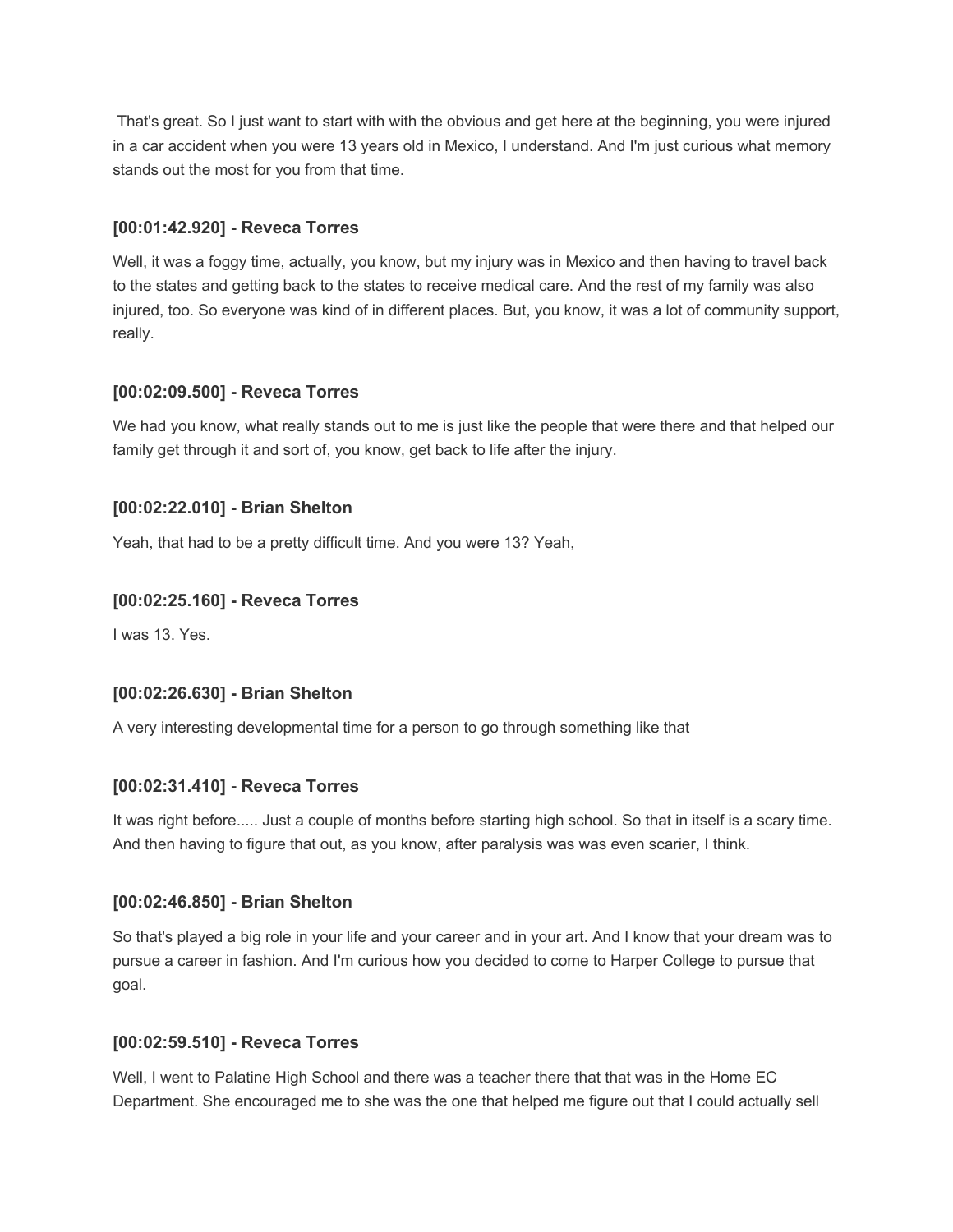again. She showed me a sewing machine that had a button on the dash of it where, you know, I had thought because, like, I don't have movement in my legs, I won't be able to sew. But she showed me otherwise.

## **[00:03:31.430] - Reveca Torres**

She was like, well, I have this machine, why don't you try it? And I did. I went and I tried it one day after or during my lunch period. And then I never went to lunch again. I would just go to her classroom and play with the sewing machine and play with fabrics and stuff.

## **[00:03:50.210] - Reveca Torres**

So she was really the key reason why I was like, I could do this, and then after that she after she was no longer working at Palatine High School, was she was actually an instructor at Harper and then their fashion department as well. But she encouraged me to go to Harper because the program design program is a really good one and competed with Columbia College and other other really good design schools in the area that I was like, why would I go to another school when I have this right in my backyard?

## **[00:04:35.160] - Reveca Torres**

And It was also at a time where I really wasn't ready to move away from from the area and move away from my family. And I kind of needed to find what, you know, what I really wanted to do in the world. Harper was a really good place to do that.

## **[00:04:51.030] - Brian Shelton**

Were you concerned about. Were you concerned about access and ability going to the campus had you been to the campus, did you know I mean, what was it like at the time that you went? There was a very accessible wheelchair wise and that sort of thing?

## **[00:05:06.840] - Reveca Torres**

Well, it's a very you know, the Midwest is a flat place. So, you know, it's very flat. And I could get around, but there definitely were areas that were not as easy to get to. I remember a specific building where they had a lift that went up to that was five steps and there was a lift, like a stair lift that was always broken. And there were many times that I I would get there and I just couldn't get to class and I would go back home, which is something that shouldn't happen.

## **[00:05:42.450] - Reveca Torres**

But I know that I would report it and they would fix it. But I feel like it was just constantly being being, you know, breaking down. But, you know, the campus has been remodeled and I've since been back. And it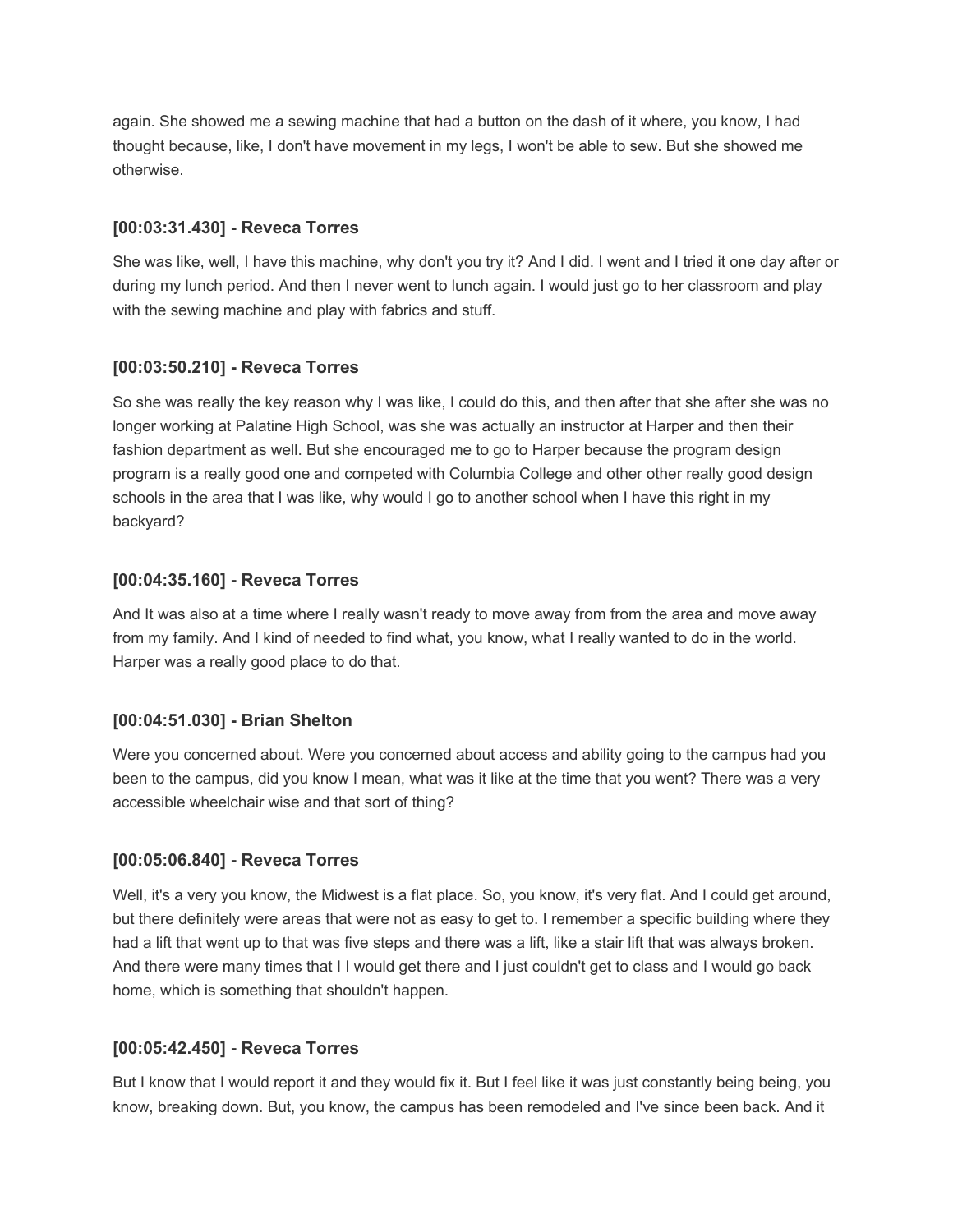just looks really, really nice, like all the buildings. And, you know, it seems like they they took more consideration access wise, too.

## **[00:06:09.210] - Brian Shelton**

Yeah, I think access has definitely been improved quite a bit over the last few years, that's for sure. So would you say that while you were in high school and then coming to college, that that fashion design, that that form of artistic expression was was an outlet for you or a need for you?

## **[00:06:26.190] - Brian Shelton**

Or was it? I don't know. Was it just a career path? What's it mean to you?

## **[00:06:30.600] - Reveca Torres**

It wasn't just a career path for me. I have been a creative person, I think even from childhood, you know, I was always, you know, playing with my cousins and making up plays and making them dress up in costumes. And just I was always doing stuff as a kid that was creative. And I I can't imagine my life without making things or creating things. It's just part I think it's part of who I am.

## **[00:07:04.840] - Reveca Torres**

And I was scared that I would not be able to pursue something creative. And I had thought, well, maybe I can be a teacher or maybe I can do something with computers or, you know, and all great career paths. But, you know, they weren't exactly what I wanted. So when I started the program there, I was really happy that, you know, I was able to find assistance, I was able to get through the access and disability office.

## **[00:07:41.560] - Reveca Torres**

They were. They helped me find a helper, you know, when I was in class that could help me with, like, cutting things or getting materials or setting up the tables in certain ways so that I could stuff with my classmates. And so that was really important for me.

## **[00:08:03.190] - Brian Shelton**

Oh, yeah. I was going to ask you, when you went to the University of Arizona after leaving Harper, what was what was that like? I mean, that had to be a little frightening, right? Leaving the comforts of home and the place that, you know, and going so far away,

## **[00:08:16.960] - Reveca Torres**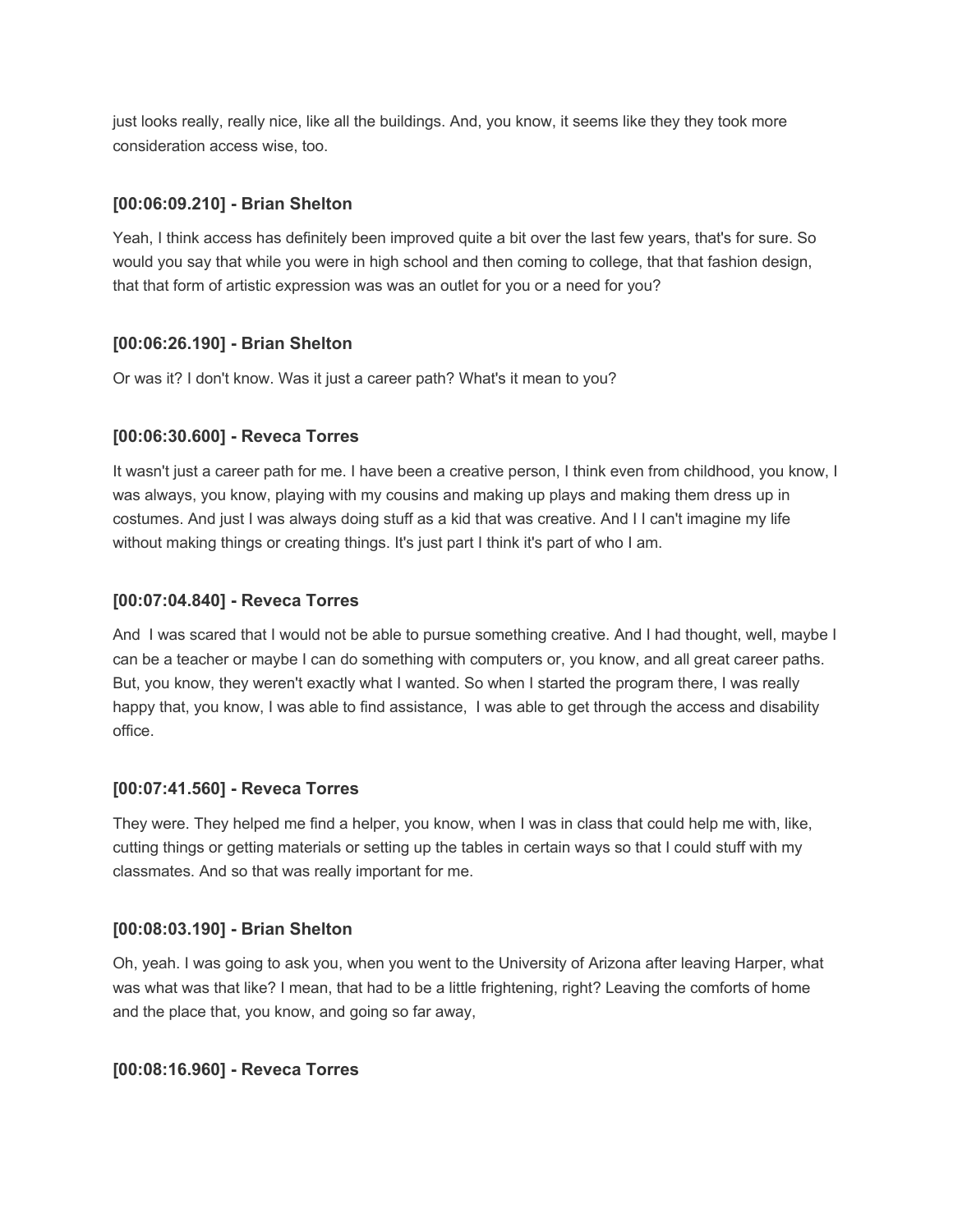It was terrifying. Harper was just like such a good stepping stone for me to be like, OK, you know, I'm doing this now after high school where I had all these supports. And, you know, obviously in high school, your life is structured to what you have to learn to graduate and all of that.

### **[00:08:37.600] - Reveca Torres**

And so, like then Harper, it was me like learning things that I wanted to learn and then leaving to Arizona was like, OK, I'm leaving my family. I need to figure out not just going to college and college life, but how am I going to manage my care. So with as a person with a spinal cord injury and paralysis, like I am paralyzed from the chest down and I use a wheelchair that is motorized. I have personal care attendants that help me get up in the morning and get into bed at night and like shower and prepare meals and things like that.

### **[00:09:17.800] - Reveca Torres**

So it's a lot to think about and it's a lot to manage. And this was the first time I was doing it without my family being the ones that provided that care. So it was definitely scary. And I learned a lot about management and like managing time, managing people, it's almost like a second job, you know, to manage caregiving and independence. And so it was it definitely was a scary time.

### **[00:09:48.460] - Reveca Torres**

But I think it was something that really helped me become independent and and good at advocating for what I needed.

### **[00:09:59.470] - Brian Shelton**

Do you find I've asked people this question before, is it exhausting just getting to do the normal, everyday things that people take for granted?

### **[00:10:08.920] - Reveca Torres**

It can be. You know, it's it's my normal. It's you know, I've lived with this injury now of about twenty six years. It becomes a normal, but there are times it becomes exhausting when things happen, such as, you know, a caregiver doesn't show up and then I have to suddenly scramble to find someone or, you know, I don't I need, like medical supplies. And, you know, they can't get here. They aren't shipped on time. So things like that that are out of my control, but that I still have to navigate and and make, you know, adapt and be flexible and make happen so that I can continue on, you know.

### **[00:10:59.220] - Brian Shelton**

Yeah. You know, you have a story on your Web page about how one of the most difficult things it is for you to do is to get gasoline in your van. Can you talk about that?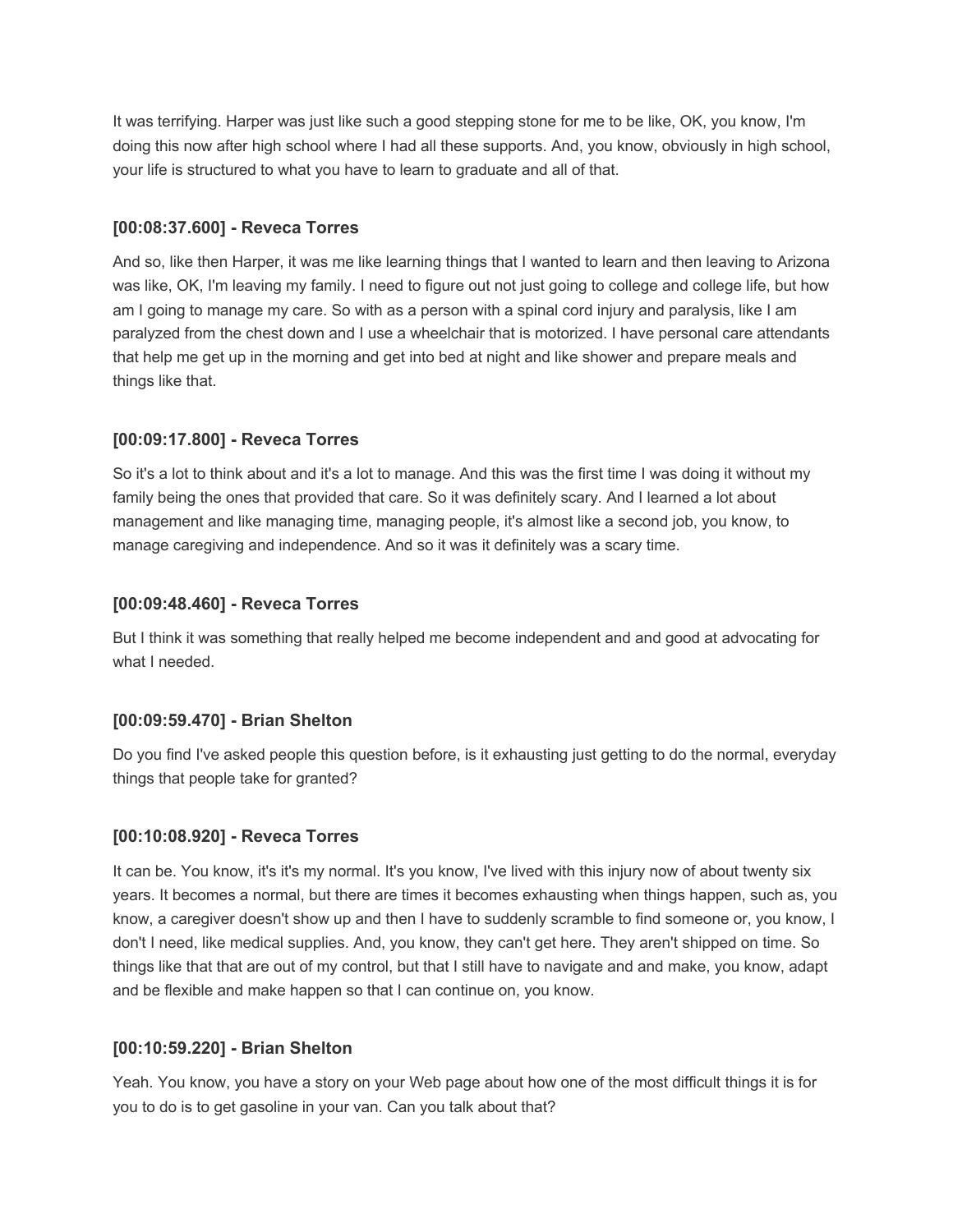### **[00:11:10.740] - Reveca Torres**

Yes. It is a pain to have to do that because you, you know, I am able to drive. I have a vehicle that has a ramp that I can just drive up to and it doesn't have the the seat in the front. So I can just pull up to the steering wheel and my wheelchair locks onto the floor of the of the van. And then I'm able to to drive with hand controls. However, when you get to the gas station, you know, if you think about it, they the gas pump is up on like a step. And also my mobility level is not that I could pick up the pump and actually squeeze it and put it in the in the van. So I need someone to help me. And when you pull up to the gas station, the person inside sometimes is busy with someone and they can't come out and help you. And they usually say, like, if you need assistance, call this phone number and they're not always available to help you. So you have to wait or they'll say if you need assistance, honk. And it's like, well, if you just pull up to a gas station and you start honking, everyone around you is going to be like, what is going on with that crazy lady that's like her? You what's her deal? So that's not a good solution either. And also, like, what if you don't have a cell phone and you can't call? And what if the person is busy and you're out there waiting 20 to 30 minutes till they're not busy to come out and help you? So it's I end up taking someone with me when I need gas, like, you know, a friend or a parent or my sister or whatever, someone who's available. And I have to schedule when I put gas in my car. And that's not always the best. Like, what if I were driving somewhere and I just suddenly ran out of gas and I it you know, it's not it's something that people don't think about. And it's it's a problem that should be more accessible. There should be a better solution for that.

## **[00:13:24.210] - Brian Shelton**

It's very interesting. I thought about that and I was reading your website and the fact that most gas stations only have one person working there. So in order to come out and help and to do that, they would have to close the store, come out to pump the gas, come back in and lock, unlock the store, and then let customers start coming back in again. And boy, that's got to be an issue all the way around for everyone. So and not the employees fault. Right.

## **[00:13:46.610] - Reveca Torres**

So and, you know, I've made friends with, like, the the closest gas station to my house, like, I know the people there now that sometimes when I pull up and they know my vehicle and they see me and they'll be like, I'll be out in a second, you know, and they come out and they're super friendly. But, you know, that's not always the case for everybody. And also, you can't just, like, trust to hand over your credit card to a stranger and say, pump gas for me. You know, that that's not an ideal solution as well.

### **[00:14:17.510] - Brian Shelton**

That's definitely not an ideal solution, no. So tell me about your organization Backbones.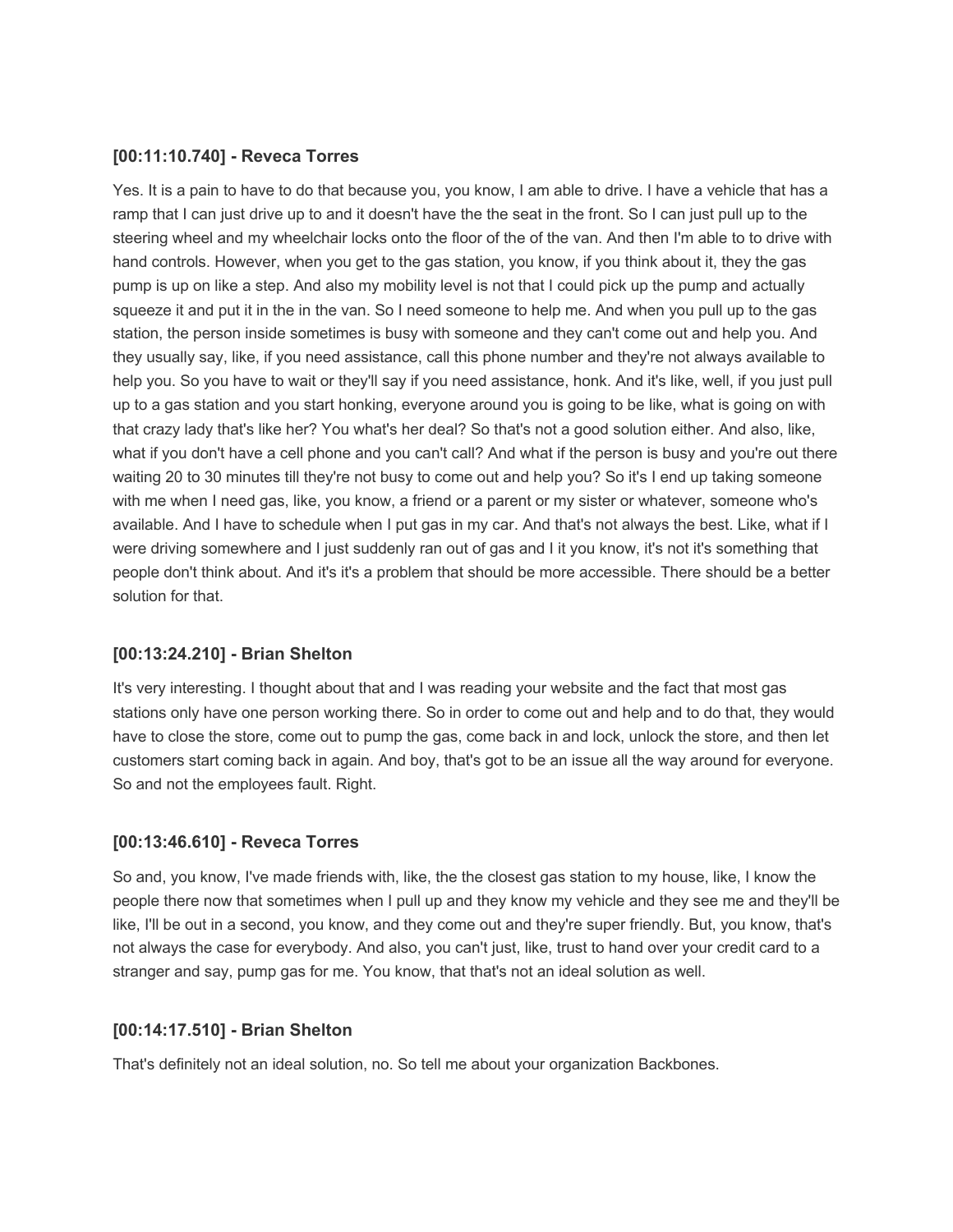### **[00:14:23.870] - Reveca Torres**

The organization... I started it in 2009 and it was the goal is to help people with spinal cord injuries and their families connect with their communities. And that can look a variety of different ways that could be helping people find resources in their community or peer support. And we also host a lot of events with the purpose of getting people out and meeting each other and, you know, finding that peer support in a social setting and everybody and say everybody is welcome. It's not just for people with spinal cord injuries for our events. We have a variety of events like 5Ks and wine tastings and fashion shows, art shows, film festivals. And the reason we offer a lot of different activities is because not everyone likes the same thing. And, you know, we don't want to just be an arts organization or a sports organization that we that we can have something for everybody. And, you know, people can connect in a variety of different ways. So that's important.

## **[00:15:44.000] - Reveca Torres**

My motivation for it was my own personal experience. Obviously, you know, at the age of 13, I there wasn't a lot of other young girls like myself that were going through the same thing. And I didn't meet others with disabilities until, you know, many years after that. I connected with. Until I went to Arizona, really, it was at the school I met others with disabilities and they had sports programs and fitness programs. And it made a really huge difference in my life to learn from my peers and to learn and see that they were traveling and they were having you know, they had jobs, they had relationships. And it was like it was cool to see that they were doing things that I thought I couldn't do. And I think it's really important to have that peer support and just others to motivate you.

## **[00:16:40.910] - Brian Shelton**

So let's talk about Tres Fridas, your project. I love the images on your website. I've seen some around the college. I saw the mini exhibition there. The listeners can see your work at revecatorres.com. I know Frida is bit of a kindred spirit for you. Can you tell us about the project and the work?

## **[00:17:00.110] - Reveca Torres**

Yeah, that project Tres Fridas Project was a collaboration between myself and Mariam Pare and Tara Ahern, which were all women with disabilities and artists. And we I met Mariam online and we started talking about art and talking about Frida Kahlo. And she is a Mexican painter who was injured at the age, I believe she was 16 in a trolley accident and injured her spine and her hips and just like very, very injured. And she was also also had polio as a kid. So woman with the with disabilities and, you know, our connection to her and to her work. And we decided to recreate the image of the two Fridas holding hands. And so we wanted to do that. But I sitting as models and in our wheelchairs so that the wheelchairs were visible and. So that we can make a statement and the experience of living with a disability. Tara is a photographer and so she photographed us in front of a white sheet. I made the costumes and then Miriam recreated the background using digital imaging. And she also paints with her mouth. So, yeah, we all collaborated on that piece and we had so much fun doing it. And we ended up recreating 16 other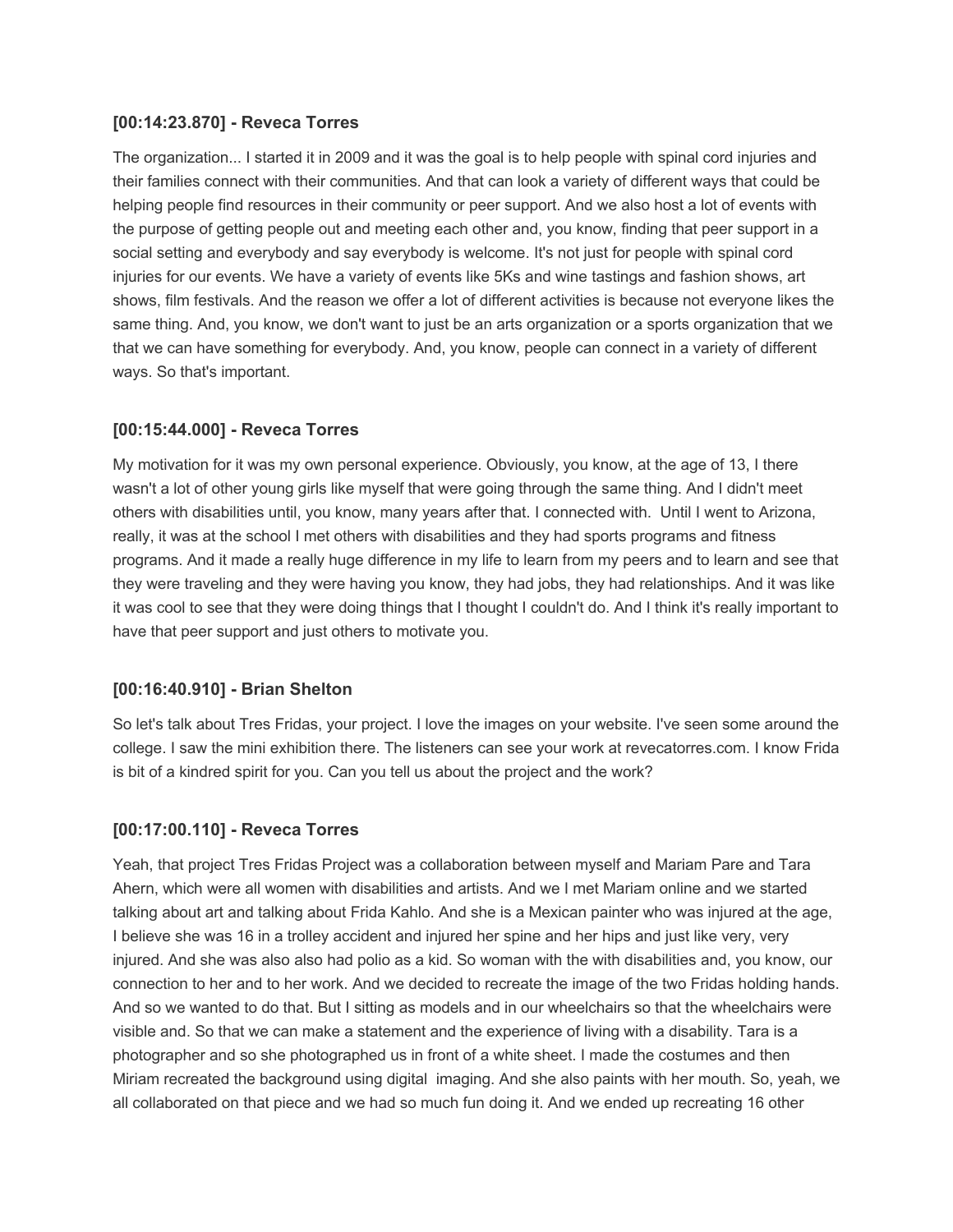images of art of, you know, pretty, pretty well known works of art. And each of them, we accompanied with some text and information about the experience of living with a disability, whether it related to employment or. You know, relationships and, you know, all different all different aspects of life, we were able to use these images to talk about disability and educate people and also to celebrate artists with disabilities.

## **[00:19:33.450] - Reveca Torres**

All of all of the images we swapped out the main image and we had a model be a person and an artist with a disability here from Chicago. So I feel like it was also a celebration of artists with disabilities here in Chicago. And just like our lives, we were able to exhibit that in Bridgeport Art Center in September of 2019. And then Harper invited us to to exhibit at the school as well. And we were supposed to be at the Frida 2020 celebration that was happening at the College of DuPage this past summer. However, that's been postponed and we'll wait and see if it will happen this summer. But we will if it happens, we will be exhibiting as part of that.

## **[00:20:26.640] - Brian Shelton**

It's really cool. Speaking of that, how how has the pandemic affected you? Has it changed your life? What is it? Has it been a good thing or a bad thing? Is more people being online made more people and more activities accessible to you? I was thinking about that the other day.

## **[00:20:42.240] - Reveca Torres**

And it's it's it's been good and it's been bad for our community of people with disabilities. Like, I feel like we've had experience of having to be isolated from society in many aspects, whether sometimes if we don't if we lack transportation or if we are sick or if, you know, after a surgery or people have pressure sores, sores and are stuck in bed or sometimes just access to to buildings and access to to things outside of your home. So isolation is not new to our community. And I think that that's a realization that the entire world is now experiencing. What that is. It also is really it has been really scary because many of us are at risk for the virus. It would be really impactful to our lives if we were to get sick and going to hospitals. You know, there's a lot of fear around having to end up in the hospital and rationing care. And if people. Were to say to think that, you know, our quality of life is less than someone else and that we don't deserve a ventilator or things like there's just been issues like that, the stories that of people experiencing that type of thing, that it's scary.

## **[00:22:16.760] - Reveca Torres**

And the other hand, it has also made all the virtual programming and everyone moving to working remotely has really opened up a lot of conversations about. About access, you know, there's different access issues for people who are blind and deaf as well, having to use Zoom. Is their captioning is there?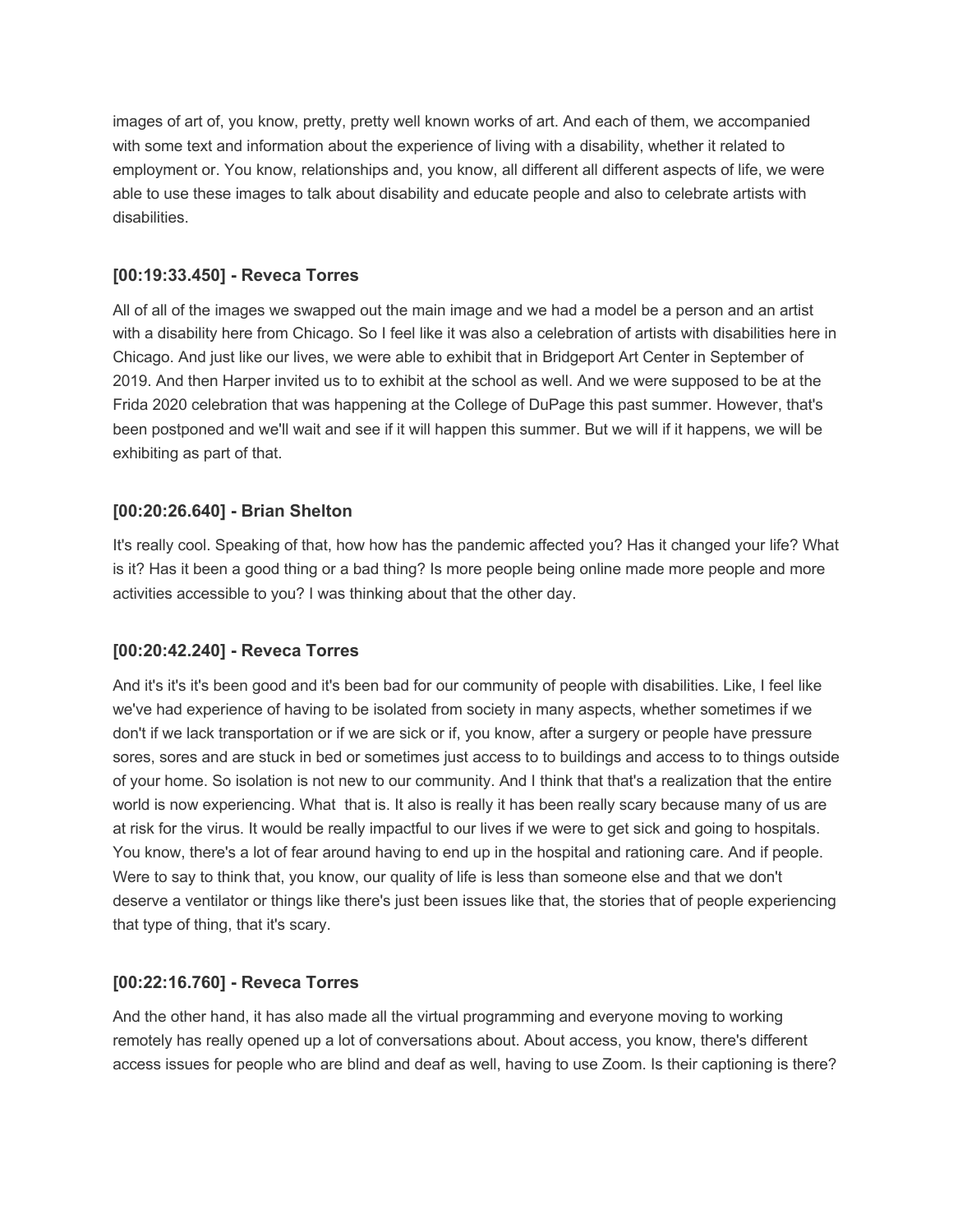You know, ASL interpreters, do they describe images that are that are on the screen? Can people use their screen readers and stuff like that? So there's definitely access issues.

## **[00:22:55.770] - Reveca Torres**

But there's also we've had a lot of access to more programming and also understanding that people can work remotely and for years, for ages.

## **[00:23:07.290] - Reveca Torres**

Like a lot of times, people with disabilities request to work remotely or to have flexible schedules. And it's always been a no, this is not possible. We you must be at the office where. Now it's like we don't really need to be at the office and we can be flexible.

### **[00:23:24.720] - Reveca Torres**

And there are these solutions that are really easy that could make someone really have access to employment and to other other things. Yeah.

### **[00:23:35.400] - Brian Shelton**

One thing from the education perspective that I've really noticed is that a lot of technology that really should have been available before became almost instantly available once the pandemic hit and it was affecting so many people. So all of a sudden, companies that did not provide automatic closed captioning in that sort of thing, you know, it was only a week or two before they ramped up their coding and had that technology built into their platform. So I think from that perspective, we've made probably a 10 year leap really into some of that stuff.

## **[00:24:11.290] - Brian Shelton**

And as you say, being able to work from home when that wasn't a possibility for some people before certainly opens up a lot more career fields, especially with someone with a disability. It's it's pretty amazing what's happened over this period of time. Yeah.

## **[00:24:26.280] - Reveca Torres**

And that, you know, I'm happy for that. But we also have to think about when when people are able to be around in person. That doesn't that doesn't make institutions or companies, they're not off the hook where you don't have to provide access because you can say to someone, oh, well, you could just work from home, you know. But that's also something that companies need to consider moving forward, like the flexibility and also that, you know, they're not off the hook. You do need to provide access physically as well.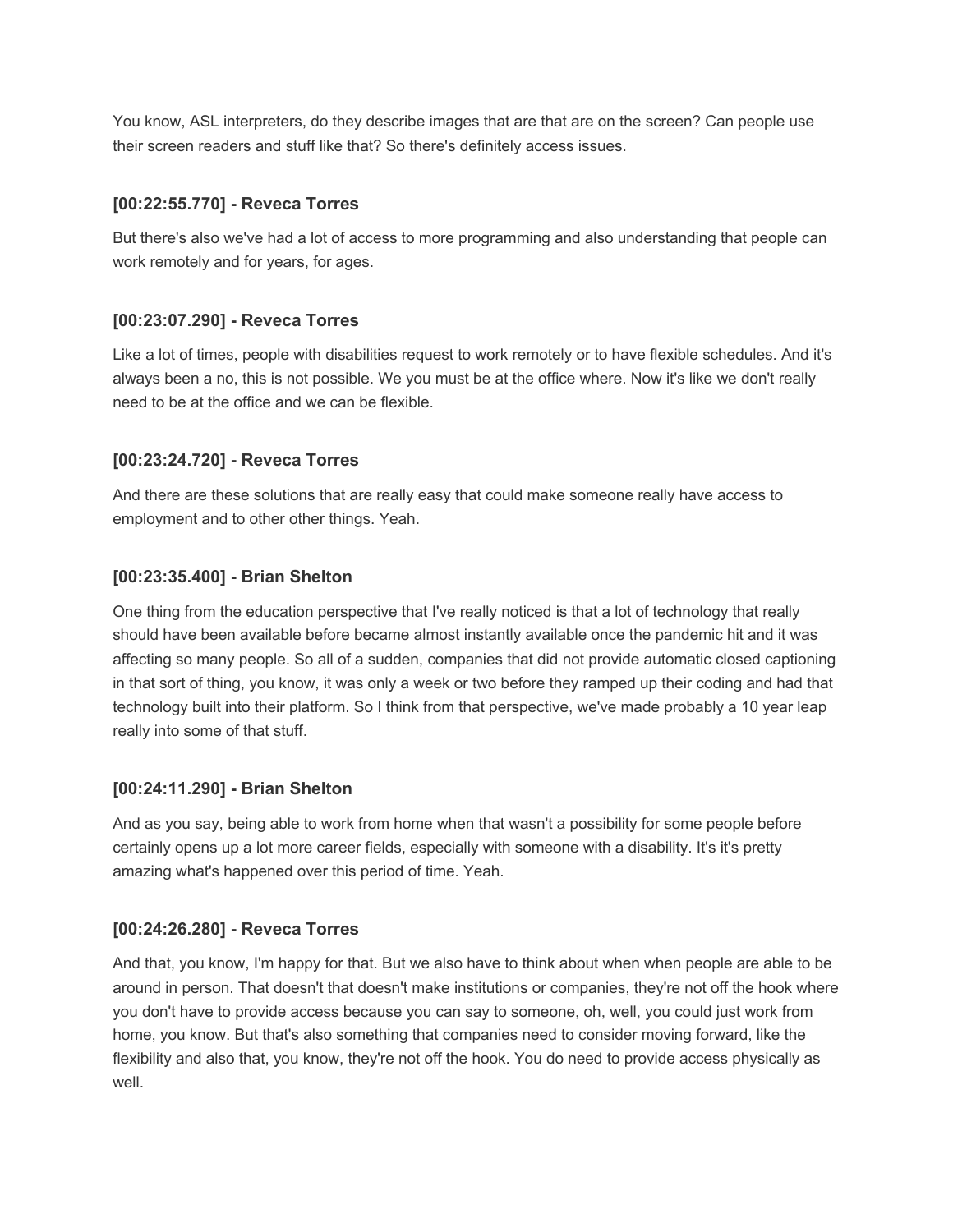### **[00:25:02.580] - Brian Shelton**

Yeah, not either/or. But both. Right, right. Yeah.

### **[00:25:07.050] - Brian Shelton**

So you've been working with Kartemquin films and you're an editorial fellow for documentary magazine, which I'm really interested in hearing about how that work tie in with your current projects. What are you doing?

### **[00:25:18.810] - Reveca Torres**

I'm currently working on a film that is about artists with disabilities and the community of artists here in Chicago and also looking back to artists from the past who were disabled and not a lot of people always take that into consideration. For example, you know, I mentioned Frida Kahlo and then there's Vincent Van Gogh, Picasso, Henri Matisse. All of these artists were artists with disabilities. And for, you know, personally, they have all had an influence in my own work. And so I am working on a film bringing celebrating contemporary artists, but bringing tying that into like historical artists and artists from the past as well. And sort of weaving my story into that as well.

### **[00:26:22.180] - Brian Shelton**

Is that with Kartemquin?

### **[00:26:24.690] - Reveca Torres**

That's with Kartemquin. Yeah, I'm working with and I've been I was awarded the Hulu Kartemquin Accelerator Program, so I've been doing that this entire year or this entire past year and continuing to work on that film.

### **[00:26:44.350] - Brian Shelton**

Obviously, the pandemic's probably slowed progress?

### **[00:26:47.240] - Reveca Torres**

Yes, yes. And but it's also given me some you know, I've been able to to think of different ways. And I'm also a first time filmmaker. You know, I don't have a background in film, although I have loved film always. But I have a friend who helped me figure out how to work a camera and and develop a mount for my wheelchair. And that kind of opened up a whole new medium for me where, like, I can do photography and I can do films now that I had these adaptations made for me and I'm exploring I'm exploring all of that. And I think it brings a unique perspective to the film and to my work because it's done from a chair.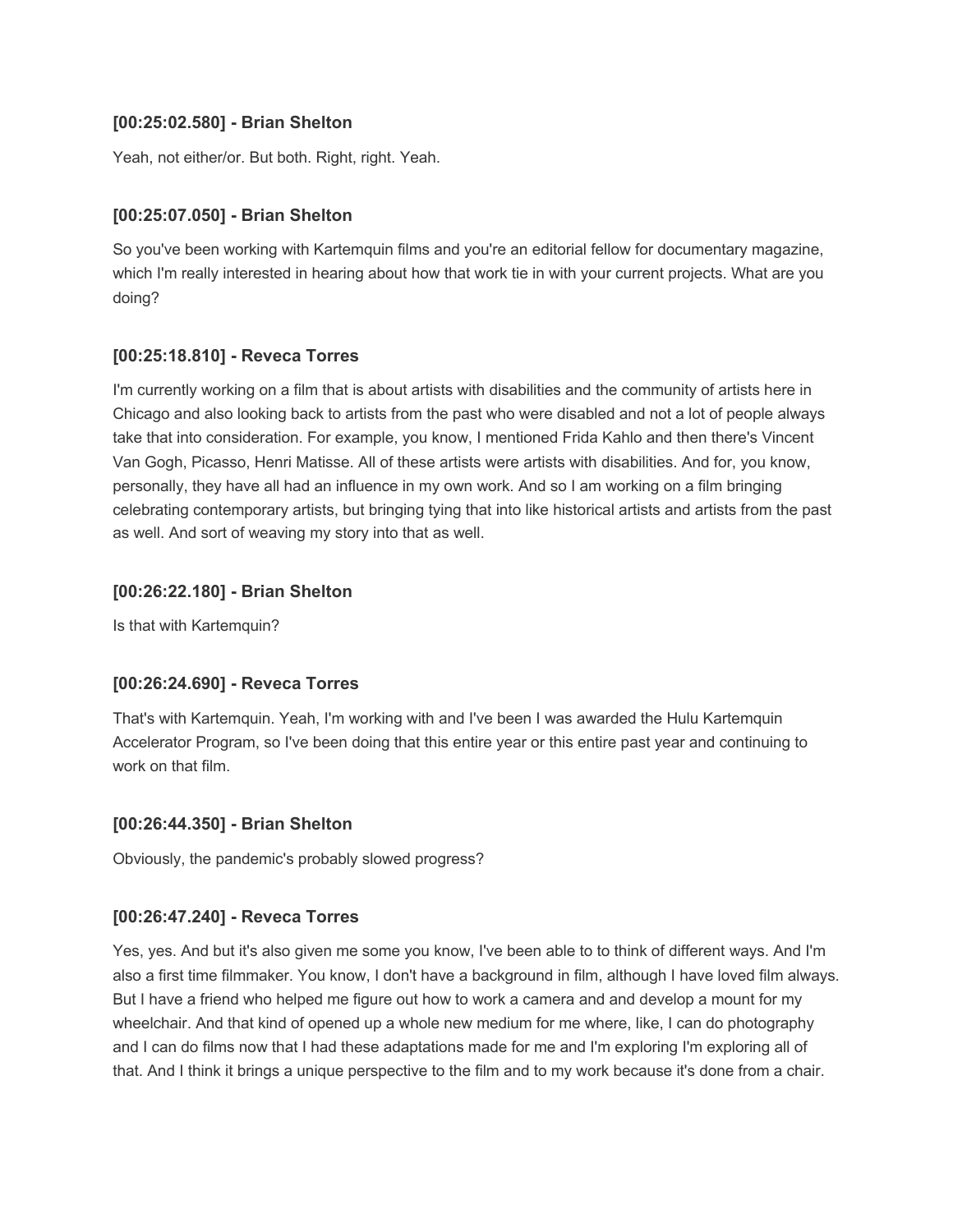And so it's it's definitely lower, a lower angle chair. And I also utilize the help of a lot of help from my caregivers to set up cameras or to shoot this for me in this way when I can't do it.

## **[00:27:55.630] - Reveca Torres**

So I'm hoping to highlight that, too, throughout the film that, like, my process is different. You know, I have help and I have adaptations, but we'll see how it looks.

## **[00:28:06.010] - Brian Shelton**

I think that's really interesting as a filmmaker, thinking about it literally from your point of view, from your chair height. And so everything would be shot from that perspective. And I think that's a very unique thing for your film. So that's pretty cool.

## **[00:28:19.330] - Brian Shelton**

Every Harper College distinguished alumni is nominated from someone in the community or from Harper College itself. In Rebecca's case, she was nominated by her advisor, Pascuala Herrera, a now retired and beloved member of the Harper community.

## **[00:28:35.410] - Reveca Torres**

I love Pascuala you know, she was the first, to be honest. She was the first woman with a disability that I met after my injury. And I get to Harper and a friend of mine says, oh, there's a counselor there or an advisor at the Access and Disability Office who is also a chair user. She's Mexican and you should meet her. And I was like, OK. And I was I met her and we talked the first time and she talked about, you know, the most impactful thing. And she laughs about this, that I tell this story.

## **[00:29:16.180] - Reveca Torres**

But she told me about her activism and she told me about a time where she participated in getting city buses to take a look at ramps on there and how she was arrested for protesting about this. And I was like, what a bad ass. Like, she got arrested. And that just made such an impact in my life that I was like, I want to be like that. I want to be someone who uses her experience to to make change and, you know, whatever tactics she needed

## **[00:29:55.000] - Reveca Torres**

And I thought that was just such a cool thing. And I was very impressed by her. And I definitely think that that she changed my my outlook and like, being someone that I could that could make change and not accept what was out there.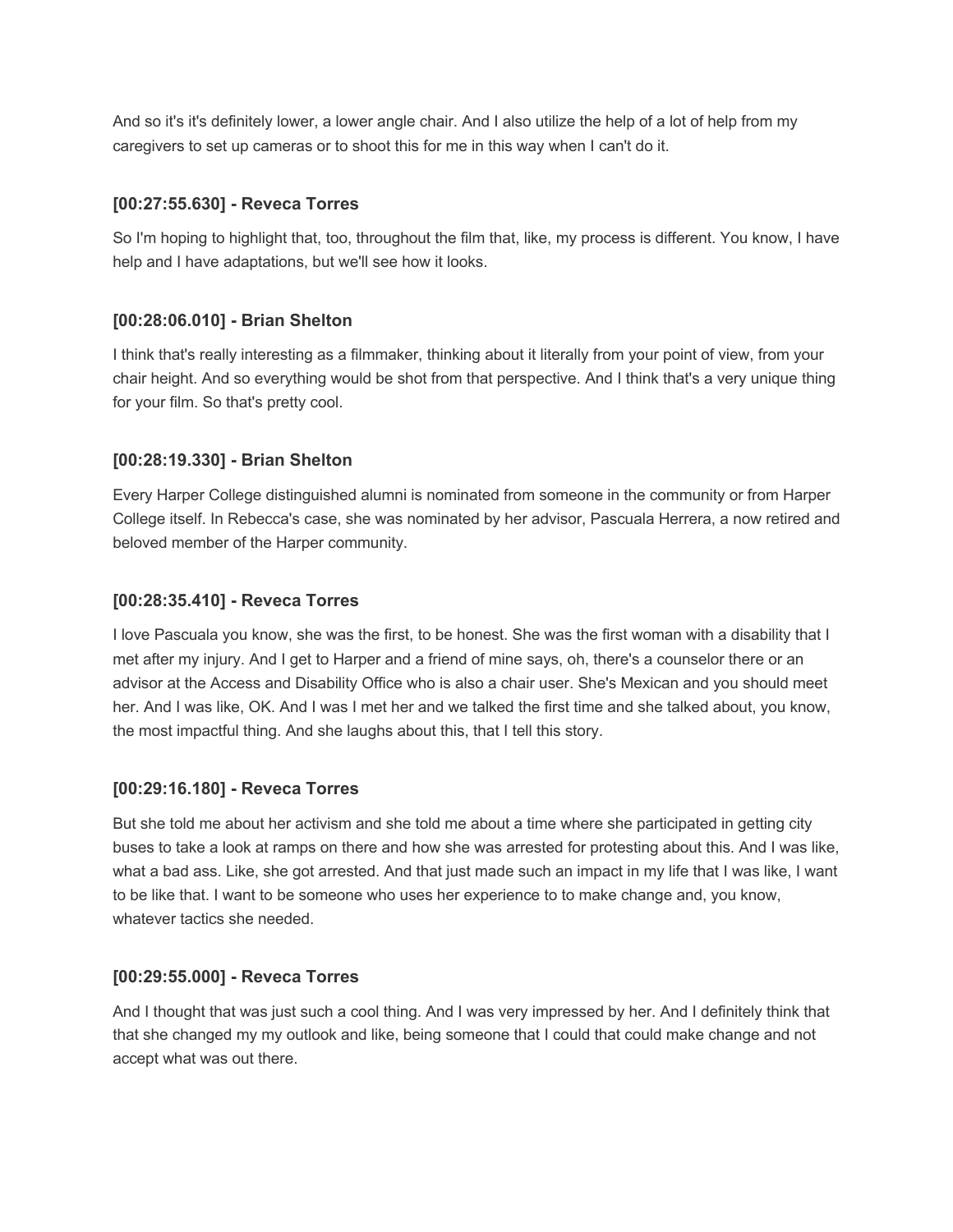### **[00:30:10.180] - Brian Shelton**

That's a great story about Pascuala. I've been fortunate to take a couple of classes with her. And then I also took a class from her just this past semester, but she was teaching and I didn't know that about her. That's that's. Fascinating. That's great. It's also your story about Pascuala is also very interesting and very indicative of, I think, the community college experience that maybe some people don't realize the fact that at the community college we are small enough.

## **[00:30:36.900] - Brian Shelton**

In some respects, even though Harper's a very large school, we are small enough to give personal attention to people and for people to for students to actually get to know staff and faculty and have them actually be a change agent in their life. And I think that's a very important part of the community college experience that that some people just don't realize.

## **[00:30:55.350] - Reveca Torres**

Yeah, you do get attention and you get to know your you know, the faculty, the advisors.

## **[00:31:00.870] - Reveca Torres**

And, you know, I I have stayed in touch with with a lot of people from Harper, you know, like I value that I value those relationships because it's a time where you're trying to figure out what to do and and how to do it and like having people guide you through that.

## **[00:31:20.010] - Reveca Torres**

It's really great.

## **[00:31:21.150] - Brian Shelton**

I was just going to ask you, as we wrap up here, when you were nominated for this for the Distinguished Alumni Award, what was what was that experience like for you?

## **[00:31:29.880] - Reveca Torres**

It was cool. I thought it was you know, I thought it was going to be like an award. And you just kind of, you know, maybe maybe you get a certificate or a plaque or something. You know, it was much bigger than that. And I feel like, you know, there was a ceremony and a presentation and then photos. And it was really funny because I went back to Harper maybe in a couple of years ago because I, I like I like I mentioned earlier, I have caregivers that help me.

## **[00:32:02.580] - Reveca Torres**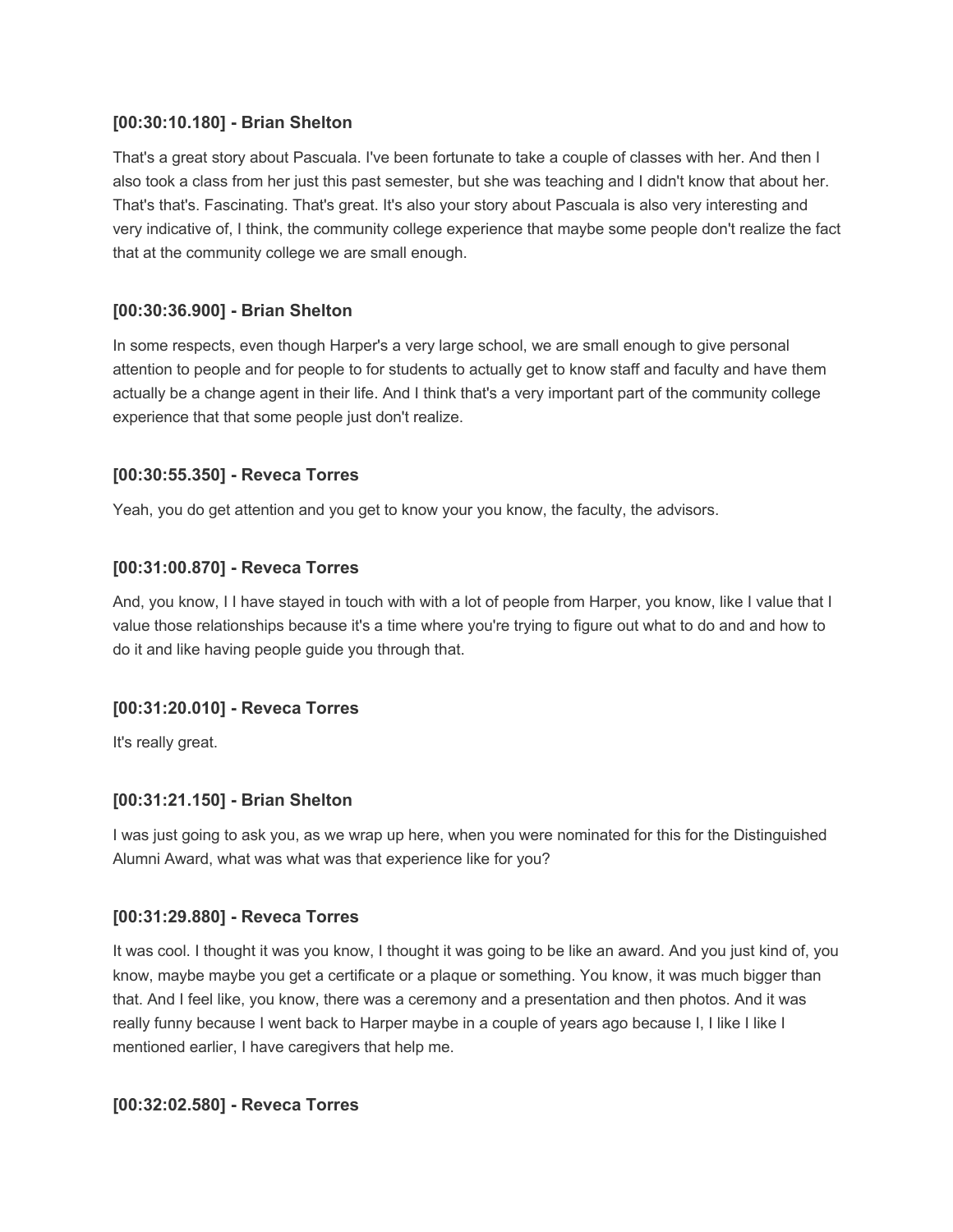And I was hiring someone who was a student who at the time was a student in the in the health health careers.

### **[00:32:12.390] - Reveca Torres**

He was studying for nursing. And so I he told me he was at Harper. He was going to get out of class. And I was like, oh, I can meet you at Harper and interview you there.

## **[00:32:26.760] - Reveca Torres**

And I go and I sit at the table waiting for him to show up and he shows up. And then I kind of turn or my turn to the side and notice that my photo is up on the wall like a giant photo on the wall.

### **[00:32:43.410] - Brian Shelton**

I've seen that photo.

### **[00:32:44.430] - Reveca Torres**

Yes. I was like, I swear I didn't pick this spot because my photo is right there. I had no idea it was there, but it was a little bit embarrassing, but funny, like, you know, I was there then the photo was there. But yeah, it was something that I really appreciate the recognition from my friend. Like I said, Harper has played a big role in my life and not just mine, but like I have five siblings and all of my siblings went to Harper, too.

### **[00:33:13.350] - Reveca Torres**

And like and it was a stepping stone for everyone in my family and our education.

### **[00:33:21.750] - Brian Shelton**

So thank you so much for talking to me, Reveca. I really appreciate it. I'm looking forward to seeing more of your art, and I'm certainly looking forward to seeing your film when it's completed. You'll keep us up to date on that.

### **[00:33:33.930] - Reveca Torres**

I will for sure. I will. I will be sharing that once. You know, it's still a way to go, but I will share.

### **[00:33:41.100] - Brian Shelton**

Hopefully you can premiere it at Harper.